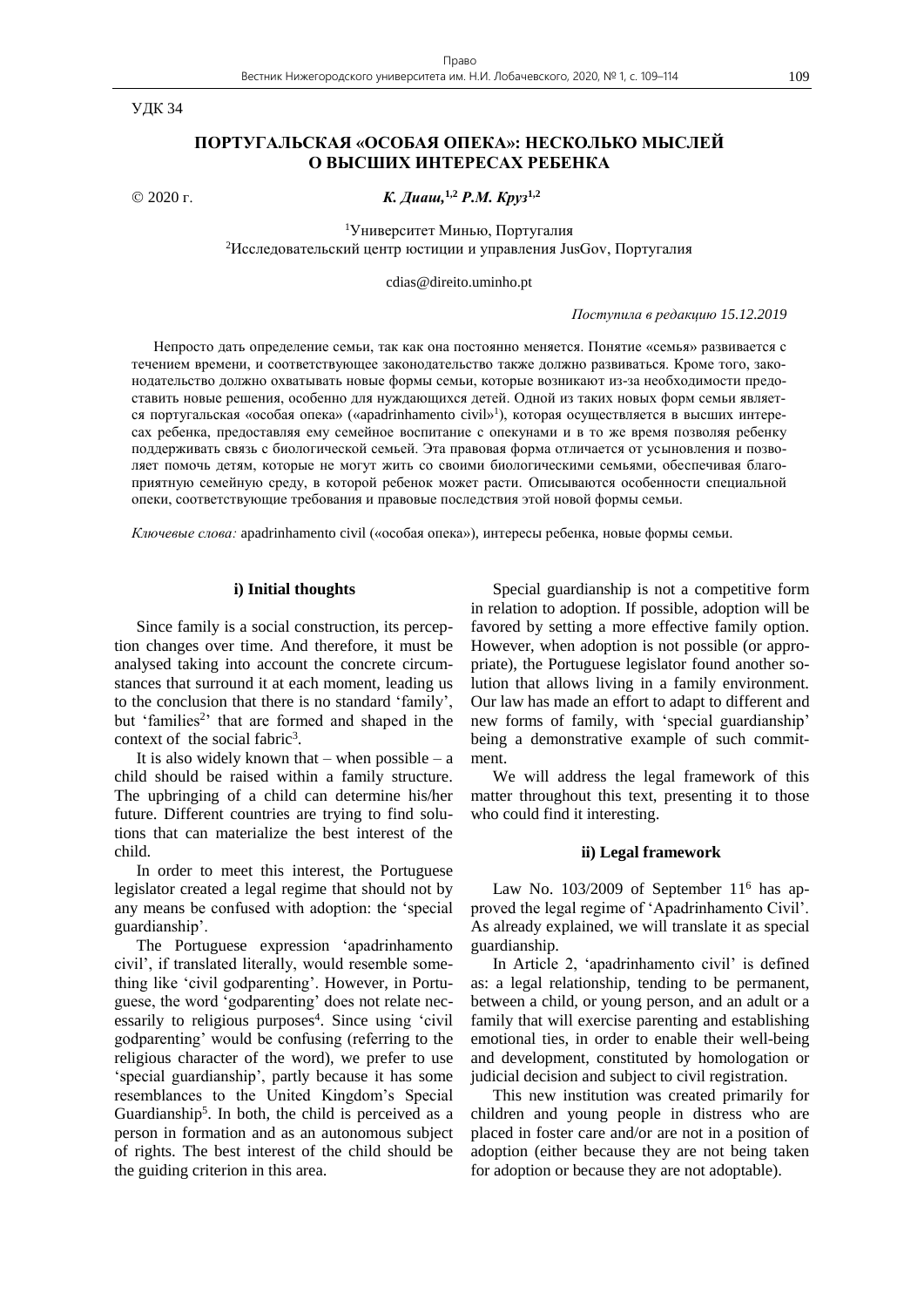In fact, children referred for adoption are usually young children, for whom there are candidates for adopters, and for whom insertion into the biological family is not at all feasible. For those children whose relationship with the biological family is not completely compromised or who, for various reasons (such as age, the troubled past, etc.) do not have candidates for adopters that make their adoption likely, the law did not provide for any other solution than institutionalization<sup>7</sup> . This 2009 Law aimed to provide an alternative response to such children.

The Portuguese 'Special Guardianship' allows for the creation of affective bonds between the child or young person and and adult or a family, who now will exercise parental responsibilities towards the child (except for the limitations contained in the special guardianship commitment or court decision – Article 7), without breaking ties with their biological family.

The goal is to ensure the well-being and development of the child in a family environment, not living the day-to-day life with their biological family, but without breaking ties with it.

Therefore, the bond that is generated is permanent (Article 24) or tending to be permanent, since it allows revocation under some conditions<sup>8</sup> (Article 25). On the other hand, if this special guardianship is based on the establishment of affective bonds, while a guardianship exists, another guardianship cannot be established for the same child, except if the guardians live as a family (Article 6).

It should also be noted that the legal regime of this form, provided for in Law No. 103/2009 of September 11, applies to children and young people residing in the Portuguese territory (Article 3).

In order to become a guardian for these children, the candidates must be over the age of 25 and previously qualified for this purpose (Article 4).

The qualification is the certification that the individual (or family members) who wish to sponsor a child have the necessary conditions and autonomy of life that allow them to assume the responsibilities proper to the bond in question (Article 12). This qualification is usually performed by Social Security or other institutions that have a cooperation agreement with Social Security. Decree-Law No. 121/2010 of October 27 supplements Law No. 103/2009 of September 11 and establishes, in detail, the requirements for qualification of candidates for civil guardianship.

Consequently, anyone wishing to become a special guardian should communicate this intention to the referred competent authorities, by completing an application form, accompanied by all the necessary documents to prove the requirements referred to in Article  $3^9$  of Decree-Law No. 121/2010 of October 27. The decision on the qualification is preceded by the preparation of a psychosocial report on the candidates by the competent authorities for the qualification (Article 4 of Decree-Law No. 121/2010 of October 27).

The child has also to meet some requirements. In order for the child or young person to be sponsored, certain assumptions will be considered by the court for the constitution of the special guardianship (Article 5, Law No. 103/2009 of September 11).

Hence, special guardianship should have real advantages for the child or young person, and this relationship should only be established when it satisfies the best interests of the child. On the other hand, the assumptions and requirements for adoption cannot be verified.

It should also be noted that as long as a special guardianship persists, another one cannot be constituted for the same child, except if the guardians live as a family (Article 6). In the latter case, the special guardianship relationship may be extended to the spouse or person living in a non-marital union, but the respective qualification has to be made.

The special guardianship may be initiated by the Public Prosecution Service, as a representative of the interests of the child or young person; by the Commission for the protection of children and young people, in the context of the proceedings that may be conducted there; by the competent social security body or institution authorized by it; by the parents or the legal representative of the child; the child over the age of 12; or by the court order (Article 10).

When the special guardianship takes place at the initiative of the parent, the legal representative, or the child, they may designate the person or family of their choice, but the designation becomes effective only after their qualification (Article 11 (2)).

The legal bond can be constituted by a court decision or by a special guardianship commitment ratified by the court (Article  $13(1)$ )<sup>10</sup>. For establishing the special guardianship, and in addition to the mandatory hearing and participation of the children and their parents/legal representative/ or person who has custody (Article 11 (6)), it is also required to have the consent of the child over 12 years old<sup>11</sup>, the spouse of the special guardian candidate (or his/her non-marital partner), the child's parents (even if they do not exercise parental responsibilities and even if they are minor<sup>12</sup>); the legal representative of the child and/or the one who has the child's custody (Article 14). On the other hand, the court may waive the consent of those who should provide it if they are deprived of the use of mental powers or if for any other reason there is serious difficulty in hearing them (Article 14  $(4)$ , al. a))<sup>13</sup>.

It should also be noted that the constitution of the special guardianship is subject to compulsory civil registration (Article 28).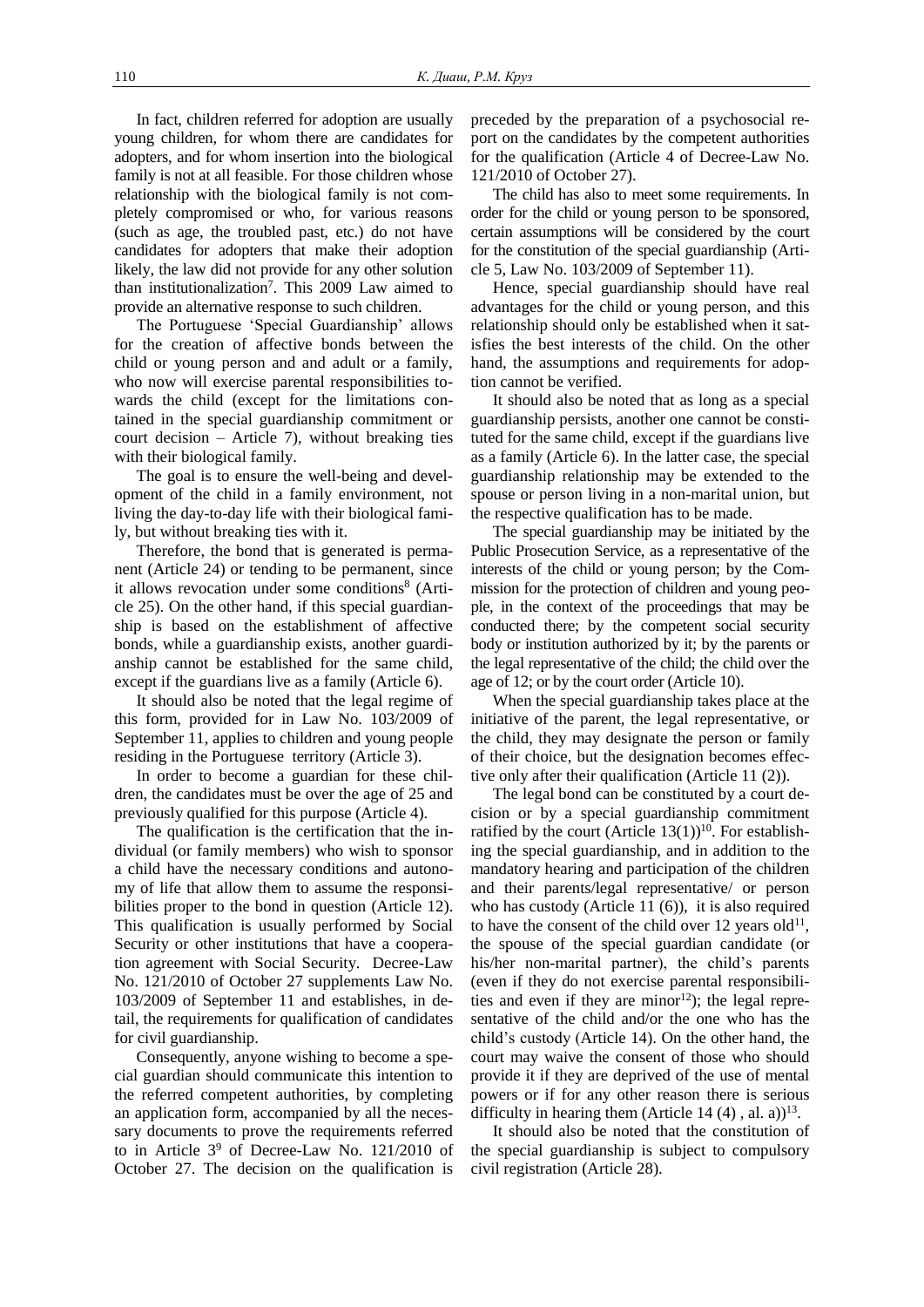### ii**) Most relevant legal effects**

Once the special guardianship is constituted, the guardians will exercise the child's parental responsibilities (Article 7). Thus, it is up to the guardians to represent the child, to ensure his/her maintenance, safety, education, health and all other care inherent to a child.

Although the special guardianship is defined, by law, as a bond that is established between a child and an adult (or family), it implies not only a relationship between the child and the guardian, but also between them and the parents of the child. This unique feature is one of the most distinctive aspects when compared to adoption. Article 9 emphasizes that the parents and the guardian(s) have a mutual duty to respect and preserve the privacy of family life, good reputation and cordiality. In addition, they should cooperate in creating the right conditions for the child's welfare and development. The special guardianship depends on this triangular relationship between the different actors (child, parents and guardian).

Also, parents have a set of rights guaranteed by Law No. 103/2009 of September 11. Article 8 establishes that parents, except if they have been disqualified from parental responsibilities from wrongfully infringing their duties towards their children, should have certain rights that must be expressly listed in the special guardianship commitment. For instance, parents will have the right to know the identity of the guardians and have a way of contacting them (a) and b)); to know the place of residence of the child and to have a way to contact him/her (c) and d)); to be informed about the integral development of the child, his/ her educational or professional progression, the occurrence of particularly relevant facts or serious health problems (e)); to regularly receive photographs or other image registration of the child (f)); to visit the child, under the conditions set in the commitment or court decision, in particular on particularly significant dates (paragraph g)). The law provides for the court to be able to impose limitations on the rights of parents to contact and visit their child when the parents, in exercising these rights, endanger the safety or physical or mental health of the child<sup>14</sup> or compromise success of the special guardianship relationship (Article 8 (2)).

Article 20 presents the 'Follow-Up' of special guardianship once it is established. This support aims to create (or intensify) the necessary conditions for the success of this relationship and also to evaluate the child's best interest. This Follow-Up can be done by the Child Protection Committees or by Social Security (Article 20 (2)). This support usually ends 18 months after the constitution of the

guardianship, but it may end earlier if the responsible entity concludes that the normal family integration of the child has occurred (Article 20 (4)).

There is a mutual obligation of maintenance between the two parties in the special guardianship<sup>15</sup> (Article 21). However, that does not affect the parents' obligation to provide maintenance for their children, but if they are unable to do that, the guardians are considered to be 1st degree ascendants for the purpose of the obligation to provide maintenance ( Article 21 (1) and Article 2009 of the Portuguese Civil Code). Likewise, the child will be considered descendant in the 1st degree from the guardians for the purpose of the obligation to provide for them, occupying this position for the purposes of Article 2009 of the Civil Code, but is preceded by the guardians' own children if they are able to provide for them (Article 21 (2)).

Also, there is a marriage impediment between the special guardianship elements. The rule, provided for in Article 1600 of the Portuguese Civil Code, is that everyone has the capacity to contract marriage, except those for which any of the marital impediments provided for by law are found. Impediments are circumstances which, in any event, preclude or prevent the conclusion of the marriage, the circumstances in which the marriage cannot be concluded, otherwise the act may be annulled or sanctioned<sup>16</sup>. They are the causes of disabilities or other legal prohibitions on marriage.

The bond of special guardianship is considered an impediment to the conclusion of marriage between guardian and guarded (Article 22 (1)). This impediment is susceptible of exemption by the Civil Registry, who grants it when there are serious reasons justifying the conclusion of marriage (Article 22, (2)). The conclusion of marriage, without waiver, and despite the existence of the impediment, entails, to the guardian, the inability to receive from his consort any benefit by donation or will (Article 22 (3)).

Once the sponsorship is constituted, the guardian and the guarded are entitled to benefit from the legal system of absences and leaves equivalent to that of parents and children, to receive social benefits on the same terms as parents and children, and to accompany each other in sickness care, as if they were parents and children (Article 23 (1)). In addition, guardians are entitled to regard the child as dependent for tax purposes (Article 23 (2)).

Special guardianship is a permanent bond which may, however, be terminated by revocation<sup>17</sup> (Article 24 (1)). It can be revoked at the initiative of any of the parties, the competent Social Security body, the Child and Youth Protection Commission, the Public Prosecution Service or the court.

The reasons for the revocation can be found in Article 25, i.e. when: (a) there is agreement by all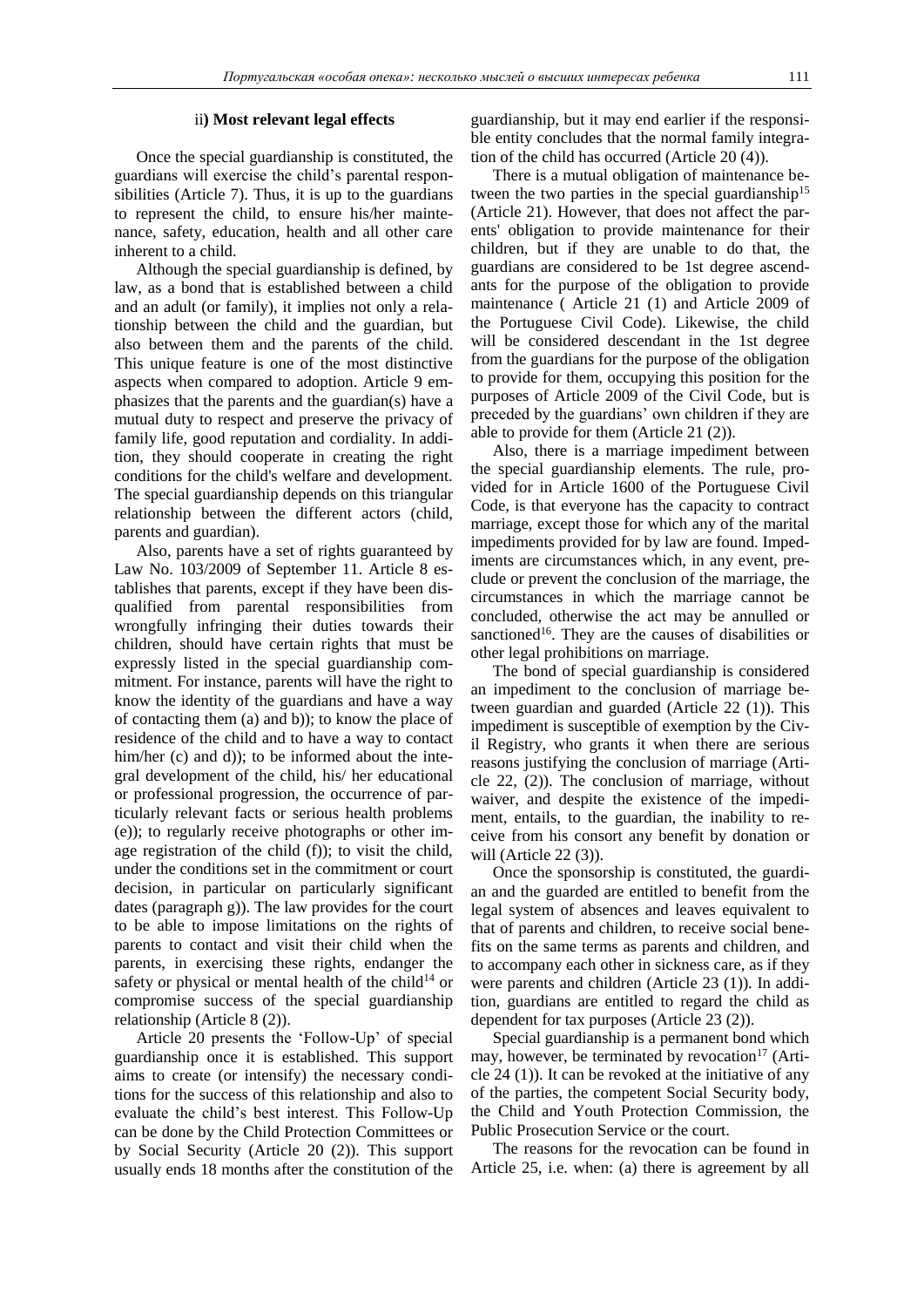parties involved in the guardianship commitment; b) the guardians repeatedly and wrongfully neglect their duties assumed with the guardianship, to the detriment of the child's best interests, or when, due to illness, absence or other reasons, they are not in a position to fulfill those duties; c) special guardianship has become contrary to the interests of the child; (d) the child or young person engages in behaviors, activities or consumption which severely affect his or her health, safety, training, education or development without the guardians adequately opposing to such behaviors; e) the child persistently engages in behavior that severely affects the person or family life of the guardian, so that the continuation of the guardianship relationship is untenable; f) there is agreement of the guardians and the guarded (once adult).

To revoke the special guardianship, a court decision is required (Article 25 (2)).

In any stage and whenever it would seem appropriate, the court may order the intervention of public or private mediation services, with the consent of the interested parties, or at their request  $(Art. 25 (6))$ .

The revocation is subject to compulsory civil registration (Article 28). The effects of civil sponsorship cease when the decision of revocation becomes final (Article 27).

However, Article 26 provides for the maintenance of some rights to the guardians, when the special guardianship has been revoked against their will, and without their fault, and as long as its exercise is not contrary to the interests of the child. Thus, the former guardians retain the right to know the place of residence of the child (paragraph a)); to have a way of contacting the child (paragraph b)); to be informed about the integral development of the child, his or her educational or professional progression, the occurrence of particularly relevant facts or serious health problems (paragraph c.)); to regularly receive photographs or other image registration of the child (paragraph d)); and to visit the child, especially on the occasion of especially significant dates (paragraph e)).

# **iii) Special Guardianship challenges and the child's best interest**

Having essentially in mind institutionalized children whose life project does not admit adoption, special guardianship seeks to provide an alternative response to such children through family integration of the child with the guardians (Article 20 (4)).

And, naturally, considering the project of life of these children, the best interest of the child imposes the existence of a process of guardians' qualification with the aim to assess the suitability and autonomy of life of people who want to become caretakers. It is in relation to this qualification process that some obstacles may arise in the practical application of the institution. As noted above, the legislator considers that while the effects of special guardianship entail a simpler and faster regime when compared to the adoption regime, the qualification of guardians should not be less demanding than the selection of candidates for adopters, since, in both cases, it is a question of forming an emotional bond between a child and a person or a family. Although it makes perfect sense, it has sometimes scared a few potential candidates who do not wish to entail such complex process.

Another point where we see some implementation difficulties is the relationship between parents and guardians. These are, under Article 9, guided by the mutual duty of respect, and parents and guardians should cooperate in creating the right conditions for the welfare and development of the child.

The rights of parents must be included in the written commitment of special guardianship, including those referred to in Article 8 (such as to contact the child, to know the place of his/her residence and to visit him/her<sup>18</sup>).

Note that the right to visit the child is important to keep the bond with the parents, but it also may be a cause of conflict.

It seems clear that the success (or failure) of the special guardianship relationship depends on good understanding and cooperation between parents and guardians. Obviously, in the best interest of the child, it is important to maintain a relationship with the parents, but it must not be forgotten that it is the guardian who exercises parental responsibilities.

The certainty and regular fulfillment of the commitment of special guardianship should guide the relations between parents, guardians and the child (thus, this is a triangular relationship).

And here we have another problem: while the special guardianship depends on the cooperation between parents and guardians, can this be ensured in our current society? Sometimes we are witnessing, not only in the field of Family Law, a number of phenomena that tell us that society is not altruistic (and, with some exceptions, if someone does something for the benefit of others, he/she does not do so without benefiting himself/herself). For the implementation of special guardianship, there must be selfless people willing to take on the role of guardians. In addition, as mentioned above, the social benefits for special guardianship are not significant and can be unappealing.

At the same time, regrettably, special guardianship is a form that, although not so recent, is still disregarded by some of those who would be in a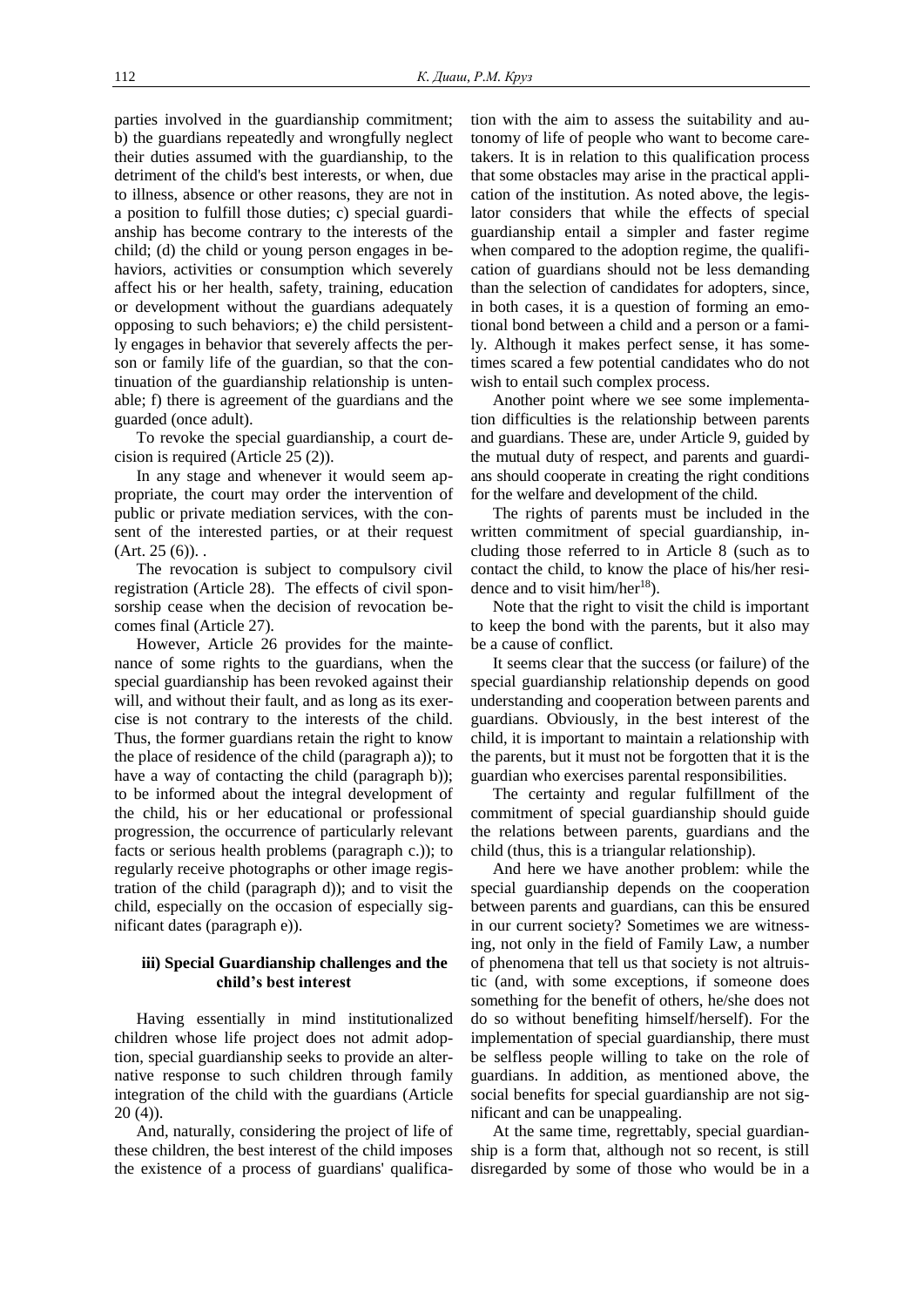position to promote it and is unknown to much of the population.

It is believed (and expected) that gradually it will be more publicized, known and applied $19$ . The advantages are evident for situations of children who, for different reasons, are not susceptible to adoption and where special guardianship could be the answer to their growth and development in a family environment. For some time now, we have been discussing possible incentives for special guardianship, making this form more appealing to its potential actors. We believe that the main cause of insufficient use of this form is ineffective publicity, which makes this option unknown to most citizens.

What matters is to ensure affective securing solutions for children, and there are different ways to make them official, depending on the specificities of the case. The acuity that exists today in our system is to be praised. We have different answers for different situations. What is lacking is making both equally effective.

## **iv) Final thoughts**

The purpose of special guardianship is not to be confused with adoption.

Adoption has strikingly strong and relevant effects: there is full integration of the child in the adopters' family, like if he/she is their own. The legal ties with the child's biological family will be extinct, the surname will be replaced and this connection will be irrevocable.

Special guardianship, on the other hand, presupposes a coexistence between the guardianship bond and the natural affiliation bond, keeping the right to maintenance and the succession effects between biological parents and their children (even though they are subject of special guardianship).

This form will be a solution for children who cannot move to adoption but who also do not have a viable life option with their natural family. In these cases, special guardianship is a measure based on affection that coexists with natural affiliation, i.e., does not undermine the bond with the biological family.

The special guardianship aims to insert the child in a familiar environment, allowing his/her safe and sound upbringing. It is supposed to be permanent<sup>20,</sup> since it is intended to be a life project for the child, it is not a transitory measure. As such, it will be a new family form that deserves consequent protection and promotion.

Providing the Portuguese system with this new form of family was intended to ensure effective securing solutions for children, which we highly praise.

## *Примечания*

1. This isn't a literal translation. As explained in the text, we will translate it as 'special guardianship', for clarity of concepts.

2. Rosario Valpuesta Fernández, La disciplina constitucional de la familia en la experiencia europea, Tirant lo Blanch, Valencia, 2012, p. 44.

3. In this wake, British sociologists have suggested replacing «the family» by «family practices». German sociologists also advocate the shift to «forms of life» («*Lebensformen*»). «In both cases the plural form replaced the singular». Ilona Ostner, «Cohabitation in Germany – Rules, Reality and Public Discourses», International journal of Law, Policy and the Family. Vol. 15, N.º 1, Oxford Univ. Press, Oxford, 2001, p. 91.

4. Even though we use the word 'apadrinhamento' for catholic godparenting, the word 'apadrinhamento' itself doesn't have any implication of God or religion.

5. Just some similarities. They are different institutions. For UK's Special Guardianship, visit http://www.legislation.gov.uk/uksi/2005/1109/contents/m ade, [consulted August, 25th].

6. This law is still in force today, although it had a few changes by virtue of Law No. 141/2015 of September 8.

7. Helena Gomes de Melo/João Vasconcelos Raposo/Luís Baptista Carvalho/Manuel do Carmo Bargado/Ana Teresa Leal/ Felicidade d'Oliveira, Poder paternal e responsabilidades parentais, 2.ª ed., Lisboa, Quid Juris, 2010.

8.That will be addressed later on.

9. Such as: personality; maturity; affective capacity; emotional stability; educational and relational skills; housing conditions; appropriate economic and family situation; lack of health limitations; adequate motivation and expectations; willingness to cooperate and receive training; willingness to respect the rights of biological parents; etc.

10. Usually it is under the Children and Family Court's competence of the area where the child is located. However, outside the areas covered by the jurisdiction of any Children and Family Court, it can happen in a general court – Article 18 (although, today, most districts in Portugal have specialized courts).

11. Even though the child should always be heard (when it is possible according to his/her age), the consent is only required from children aged over 12 years. Before that age the child can and should express his/her interest and thoughts but they are not binding to the court. After the age of 12 years, the child will not only be listened to but also his/her will will be respected. A special guardianship cannot be determined against the child's desire after reaching the age of 12 years.

12. If parents have been disqualified from parental responsibility for wrongfully infringing their duties towards their children, their consent will not be needed.

13. Child and Youth protection committees or Social Security must inform the court of cases in which they believe that consent should be waived (art. 14 (5)).

14. Child safety will be compromised if parents have left him/her abandoned anywhere, alone at home for a long period of time, allowed to use or play with dangerous objects, etc. The physical or mental health of the child is jeopardized not only in cases of physical or men